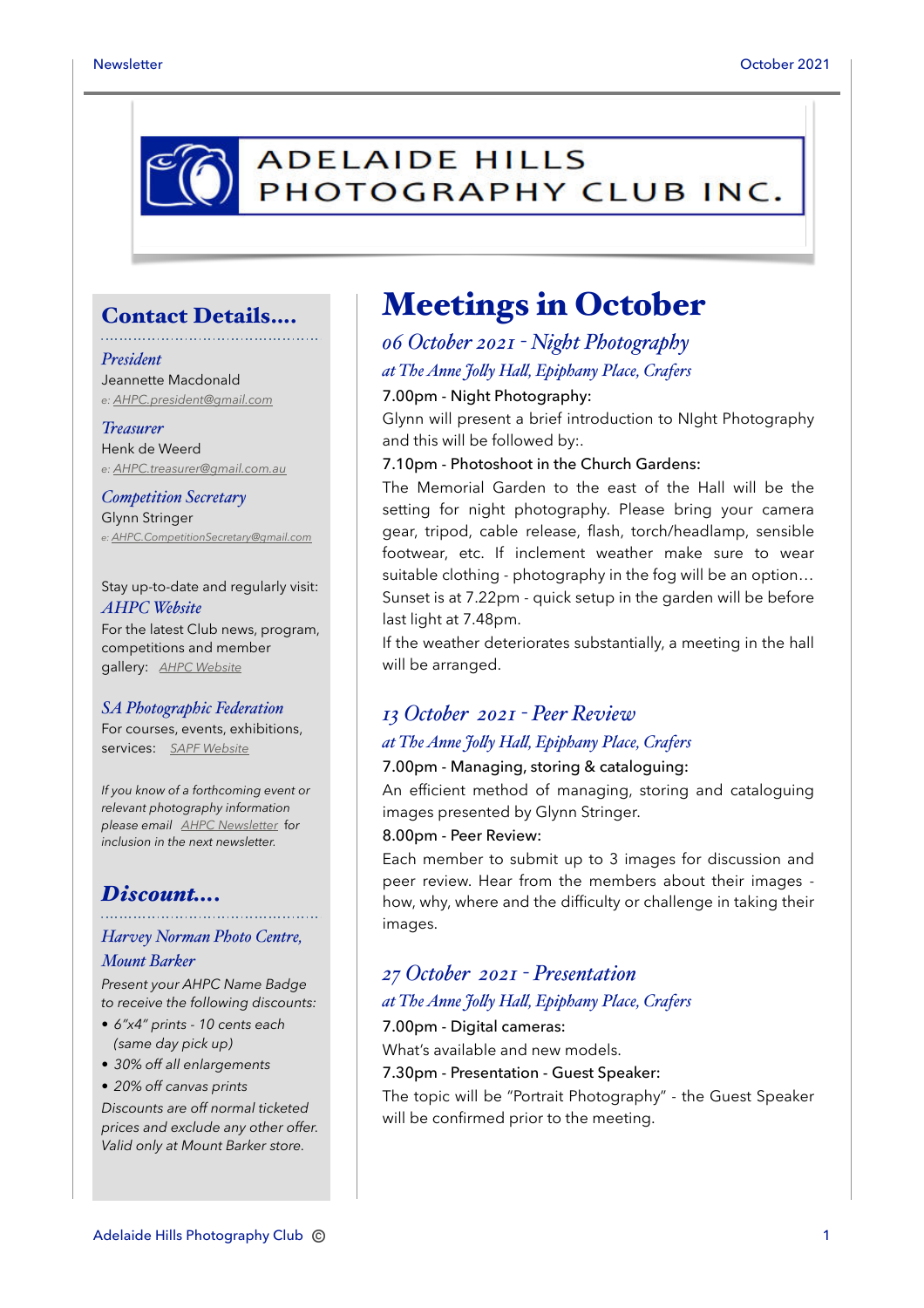## From our President…

At our recent AGM on 08 September, the 2021-22 Committee was confirmed as follows:

| President/Secretary          | Jeannette Macdonald |
|------------------------------|---------------------|
| Vice President               | David Cowles        |
| Treasurer                    | Henk de Weerd       |
| <b>Competition Secretary</b> | Glynn Stringer      |
| Webmaster                    | Stephen Cobally     |
| Newsletter Editor            | Paula Furlani       |

At our first Committee Meeting for 2021-22, a sub-Committee was appointed to prepare the 2022 Club Program - members are Jeannette, Glynn, David and Paula. News of the 2022 program will be announced in December at the Christmas Dinner.

It was agreed that Paula is to apply to Consumer & Business Affairs to be our Public Officer as of 30 September 2021. We thank Peter Jackson for service in various roles since the formation of AHPC 10 years ago.

The Committee will announce in the coming weeks the details for this year's Christmas Dinner - please keep Wednesday 08 December free…

Glynn Stringer and I attended the SAPF Delegates Meeting and AGM on 10 September. The Management Committee has been completely refreshed and the new President is Ross Pollock (from Eastern Suburbs Camera Club). We look forward to new happenings and events in 2022 - watch this space.

Until next time,

Jeannette

## 10th Anniversary…

The 10th Anniversary Exhibition moves to the Coventry (Stirling) Library, 63 Mt Barker Road Stirling from Tuesday 26 October to Sunday 31 October.. If you missed the exhibition at the Mount Barker Library due to the Covid restrictions, this is an opportunity not to be missed, second-time around. Opening times are available at their *[website](https://www.ahc.sa.gov.au/contact-us#libraries)*

# AHPC Website…

Members are encouraged to participate in the Gallery section of the website. If you have existing images in the Gallery, please review and if required send your images to our webmaster Stephen Corbally via *[AHPC Website](http://www.adelaidehillsphotographyclub.com.au)*

For members who wish to particpate please prepare a maximum 6 images as follows:

### Images for the Banner (top of each page)

980 pixels wide x 350 pixels high at 96 dpi. The images must exactly match the sizing, aspect ratio and dots per inch (dpi)

### Images for the Gallery

600 pixels wide x 600 pixels high at 100 dpi. This is the *maximum* size and aspect ratio. Therefore images must fit within this sizing and aspect ratio. As examples an image could be 600 pixels high and 300 pixels wide or 400 pixels high by 600 pixels high.

These resolutions used for the website mean that the images are way too small for printing or display on anything other than the web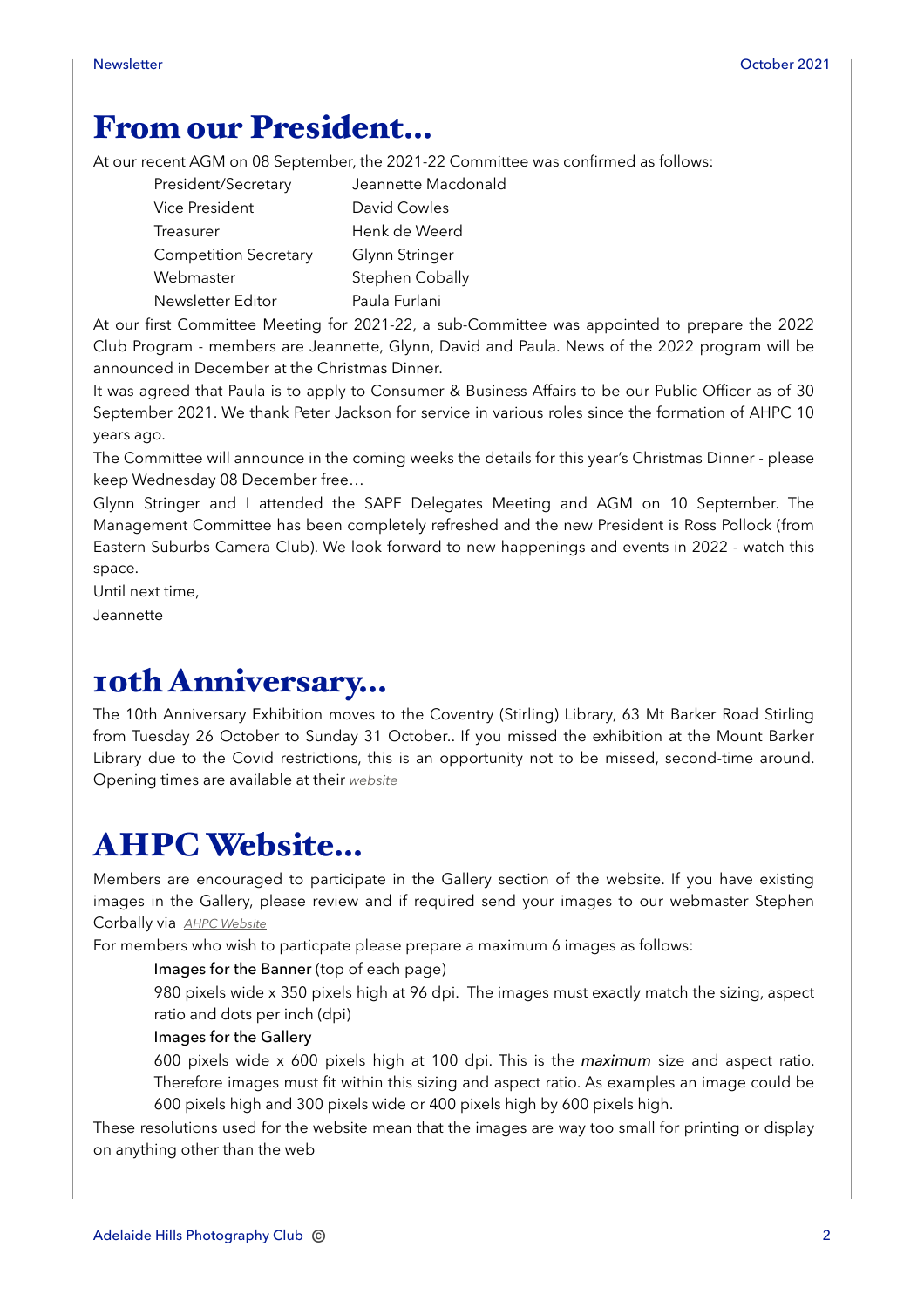## Callington Show…

AHPC will have a stand at the Callington Show on Saturday 31 October 2021, 10am-4pm, as part of the "Hobby Show". We will be located at the southern end of the Callington Oval. Members are encouraged to attend and support the Club.



## Through the Lens…

This year's winning photographs were announced on 30 September 2021 and are now the exhibition is open at City Library, Rundle Mall, Adelaide from 01 October to 27 October 2021. For more information visit *[Seniors Card](http://www.sa.gov.au/seniorscard/photo)*

## News from AIPP…

*"AIPP has always been an advocate for the greater photography industry and practice, and like you, acting as a conduit to bring photographers together. Presently our Advocacy Committee is having conversations with Government representatives most days in support of photographers and the resuming of their practice as part of Covid roadmaps.*

*We're also excited to announce that you and your members are able to join the AIPP as Supporters. This non-member class allows access to the AIPP Journal each month, a featured video (this month's is from Alexia Sinclair), and a featured offer from one of our AIPP Trade Partners. Supporters can also receive our email newsletter as well as enter select AIPP Awards for peer review and feedback."* Refer to page 4 of this newsletter for more information.

# Adelaide Hills Landscape Prize 2021…



**Adelaide Hills Landscape Arts Prize 2021** 

The Hahndorf Academy has announce the opening of this year's Prize. For more details please visit *[Hahndorf Academy](http://hahndorfacademy.org.au/adelaide-hills-landscape-arts-prize-2021)*